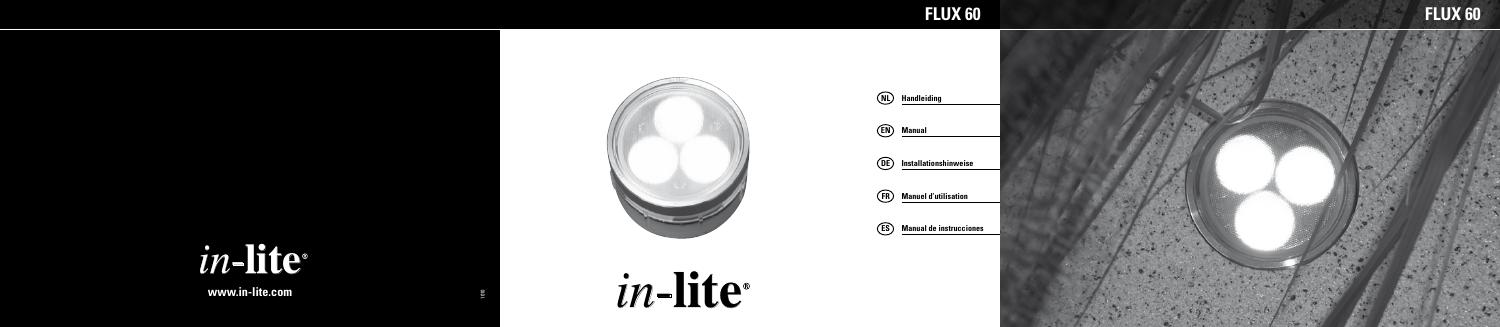



## **NL**

**Inhoud** 1x FLUX 60 12V/2W Afmeting Ø 60 mm Inbouwhoogte 48 mm 1x Easy-Lock 1x slagplaat

#### **Materiaal**

Slagvast polycarbonaat RVS ring

**Lees voorafgaande aan de installatie de volgende voorschriften. Geadviseerd wordt deze installatievoorschriften te bewaren.**

**Ondanks dat het 12V systeem veilig is, raden we u aan om een erkend installateur de installatie te laten controleren.**

**Belangrijk!**

garantie.

**Geniet van de verlichting in uw tuin.**

Gebruik de laagspanningskabel nooit in combinatie met 100-240V. Deze is alleen geschikt voor het gebruik in combinatie met een laag spanningssysteem, 12V. Dit product alleen gebruiken binnen het in-lite systeem. Bij gebruik van andere dan in-lite producten vervalt de

#### **Gebruik**

*4*

 $\leftharpoonup$ 

Geïntegreerde accentverlichting voor het uitlichten van speciale plekken in de tuin zoals bomen, struiken, beelden en gevels.

#### **Lichtbron**

Het armatuur is uitgerust met een hoogwaardige LED lichtbron. Deze lichtbron kenmerkt zich door een lange levensduur (ca. 50.000 uur) en een hoge lichtopbrengst. Het energieverbruik en de warmte ontwikkeling zijn daarentegen extreem laag.

# **ES**

#### **Instalación de la armadura a 12 V**

Gracias a que la fuente de iluminación ya viene instalada, la armadura está lista para su uso inmediato y no es necesario colocar primero la fuente de iluminación.

La armadura puede montarse en tipos de pavimentos, como hormigón o piedra natural, o construcciones de madera, como enjaretados o vallas, bordes de estanques, etc.

### **Paso 1**

Para la instalación en madera, debe utilizar una sierra adecuada para practicar agujeros de 60 mm / 2,4 pulgadas de diámetro. Si trabaja en piedra, utilice una taladradora con broca de diamante. Estos los puede adquirir en el establecimiento de su distribuidor. Antes de proceder al montaje, taladre los agujeros en los lugares deseados. (Fig. 1) *ATENCIÓN: Para el montaje en madera, debe utilizarse el juego de*  **Paso 4** *montaje adicional (FIXATION SET Ø60) para evitar el hundimiento en caso de cargas.*

#### **Paso 2**

Introduzca el conector de la estructura a través del orificio y encaje impactos sobre la armadura y golpee la armadura con un martillo de plástico en la ranura. (Fig. 2) *Observación: Si el agujero es excesivamente pequeño, puede cortar de forma uniforme las nervaduras.*

#### **Paso 3**

Conecte el conector Easy-Lock al cable principal. (Fig. 3) a. Hay dos abrazaderas de cable. La abrazadera con la apertura más

amplia corresponde al cable principal 10/2, la abrazadera con la apertura más estrecha corresponde al cable principal 14/2. Apriete la abrazadera de cable adecuada en el cable principal. b. Coloque la abrazadera de cable (con el cable en la parte inferior)

en el conector Easy-Lock. Después, enrosque el tapón de rosca en el conector Easy-Lock. Los contactos perforan ahora el material aislante del cable. Al apretar el tapón se extiende un poco de gel sobre los contactos en el conector Easy-Lock. Esto sirve para proteger los contactos con tra la humedad. Posiblemente salga un poco de gel del conector Easy-Lock: en ese caso, lávese las manos con agua y jabón des pués de la instalación (y/o antes de cada comida) y evite el con -

tacto del gel con los ojos.

Efectúe la conexión entre el cable principal y la armadura, conectando el miniconector. (Fig. 4)

cuidadosamente la estructura en la ranura. Coloque la placa de | mismo para el miniconector. Repita los pasos 3 y 4. Compruebe a este Si la lámpara no funciona correctamente, compruebe si el conector Easy-Lock está conectado correctamente al cable principal. Haga lo respecto si los contactos del conector Easy-Lock no se han doblado al conectar la armadura al cable principal. Si no consigue resolver el problema, póngase en contacto con su distribuidor.

#### **Recomendación general de mantenimiento**

Le recomendamos limpiar la armadura, al menos una vez al año, con un paño limpio y agua caliente.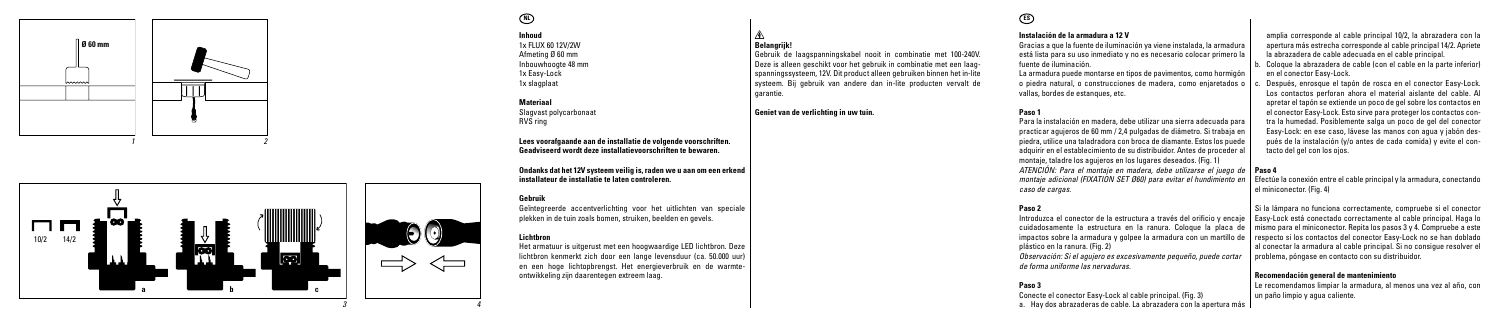**NL**

#### **Het installeren van het armatuur op 12V**

Door de reeds gemonteerde lichtbron is het armatuur direct geschikt voor gebruik. U hoeft dus niet eerst de lichtbron te plaatsen.

Dit armatuur kan worden ingebouwd in diverse soorten bestrating, zoals beton of natuursteen of houten constructies zoals vlonders, muren, schuttingen, vijverranden enz.

#### **Stap 1**

Voor de plaatsing in hout dient u een geschikte zaag te gebruiken voor het zagen van gaten met een diameter van 60 mm. Wanneer u met steen werkt, gebruikt u een boor met een diamantbit. Deze zijn verkrijgbaar bij uw dealer. Boor voor de montage eerst de gaten op de gewenste plaatsen. (Afb. 1)

*LET OP: Voor verwerking in hout dient u gebruik te maken van de extra montageset (FIXATION SET Ø60) ter voorkoming van doordrukken bij belasting.*

#### **Stap 2**

Geleid de connector van het armatuur door het gat en plaats het armatuur hierna voorzichtig in de uitsparing. Leg de slagplaat op het armatuur en sla het armatuur met een kunststof hamer in de uitsparing. (Afb. 2)

*Opmerking: Indien het gat te klein is, kunt u eventueel enkele ribben afsnijden.*

#### **Stap 3**

Sluit de Easy-Lock connector aan op de hoofdkabel. (Afb. 3)

a. Er zijn twee kabelklemmetjes. Het klemmetje met de breedste uitsparing past bij de 10/2 hoofdkabel, het klemmetje met de smalle uitsparing past bij de 14/2 hoofdkabel. Klem het juiste kabelklemmetje bovenop de hoofdkabel.

- b. Plaats het kabelklemmetje (met de kabel aan de onderzijde) in de Easy-Lock connector.
- c. Draai de dop met schroefdraad op de Easy-Lock connector. De contacten worden nu door het isolatiemateriaal van de kabel gedrukt. Bij het aandraaien van de dop, wordt er een klein beetje gel tegen de contacten in de Easy-Lock connector geperst. Dit dient om de contacten te beschermen tegen vocht. Mogelijk komt er ook wat gel uit de Easy-Lock connector: was dan na installatie de handen met water en zeep (en/of vóór een maaltijd) en voorkom oogcontact met de gel.

#### **Stap 4**

Maak verbinding tussen hoofdkabel en armatuur door de mini-connector aan te sluiten. (Afb. 4)

Indien de lamp niet correct functioneert, controleer dan of de Easy-Lock connector juist op de hoofdkabel is aangesloten. Doe dit ook voor de mini-connector. Herhaal stap 3 en 4. Controleer hierbij of de contacten van de Easy-Lock connector tijdens het aansluiten van het armatuur op de hoofdkabel niet zijn geknikt. Komt u hier niet uit, neem dan contact op met uw dealer.

#### **Algemeen onderhoudsadvies**

Wij adviseren u het armatuur minimaal eens per jaar met een schone doek en warm water af te nemen.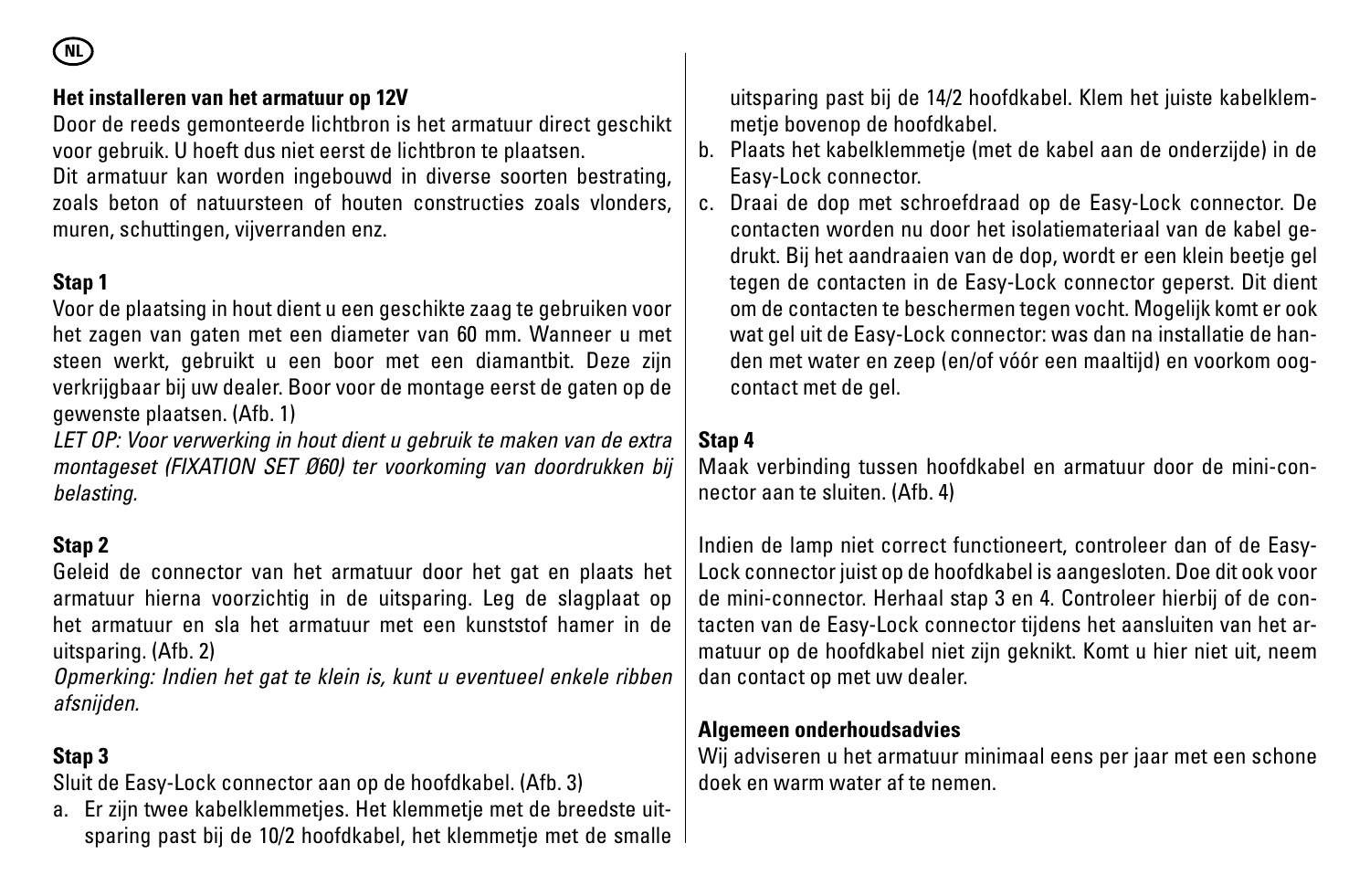#### **Contents**

1x FLUX 60 12 V / 2 W Dimension Ø 60 mm / 2.4 inches Recess depth 48 mm / 1.9 inches 1x Easy-Lock 1x protective plate

#### **Material**

Impact-resistant polycarbonate Stainless steel ring

**Please read the following instructions before installing. You are advised to keep these installation instructions in a safe place.**

**Important!**

A

**Enjoy the lighting in your yard.**

Never connect the low-voltage cable directly to a 100-240 V power source. It is only suitable for use in combination with a 12 V low-voltage system. This product should only be used within the in-lite system. Use of products other than those made by in-lite will invalidate the warranty.

**Although a 12 V system is safe, we advise you to have a qualified electrician check the installation.**

#### **Use**

Integrated accent lighting for special features in the yard such as trees, shrubs, statues and exterior walls.

#### **Lamp**

The fixture is equipped with a high-quality LED lamp. These lamps have a long life (about 50,000 hours) and a high light output and their power consumption and the heat produced are extremely low.

# **EN EN**

#### **Connecting the fixture to 12 V**

The already installed lamp means the fixture is immediately ready for use. Therefore you do not need to install the lamp first. This fixture can be built into various sorts of decorative paving, such as concrete or natural stone, or wooden constructions such as decking, walls, fences, pond edges etc.

#### **Step 1**

To fit into wood, use a suitable saw for cutting holes with a diameter of 60 mm / 2.4 inches. If working with stone or similar materials, use a diamond drill bit, available from your dealer. Drill holes where appropriate before beginning to fit the fixture. (Fig. 1) *NOTE: If you wish to mount the light in wood, please use the extra assembly kit (FIXATION SET Ø60) to prevent the light from being pushed through the surface when placed under load.*

#### **Step 2**

Feed the connector for the fixture through the hole and then carefully insert the fixture into the recess. Place the protective plate on the fixture and use a synthetic hammer to tap the fixture into the recess. (Fig. 2)

*NB: If the hole is too small you can cut a bit off each of the ribs.*

#### **Step 3**

Join the Easy-Lock connector to the main cable. (Fig. 3)

a. There are two cable grips. The grip with the wider recess fits the 10/2 main cable, the grip with the narrower recess fits the 14/2 main cable. Clamp the correct cable grip over the main cable.

- b. Put the cable grip (with the cable underneath) in the Easy-Lock connector.
- c. Tighten the threaded cap on the Easy-Lock connector. This will cause the contacts to be pushed through the insulation on the cable. In tightening the cap, a little gel is applied to the contacts in the Easy-Lock connector. This serves to protect the contacts against moisture. A little gel may possibly come out of the Easy-Lock connector: so after installation (and/or before a meal), wash your hands with soap and water, and avoid the gel coming into contact with your eyes.

#### **Step 4**

Connect the main cable to the fixture by connecting the miniconnector. (Fig. 4)

If the lamp does not work correctly, check that the Easy-Lock connector is properly connected to the main cable. Do the same for the miniconnector. Repeat steps 3 and 4. When the fixture is connected to the main cable also check that the contacts of the Easy-Lock connector are not bent. If you have any problems, contact your dealer.

#### **General maintenance advice**

We advise wiping the fixture down at least once a year using a clean cloth and warm water.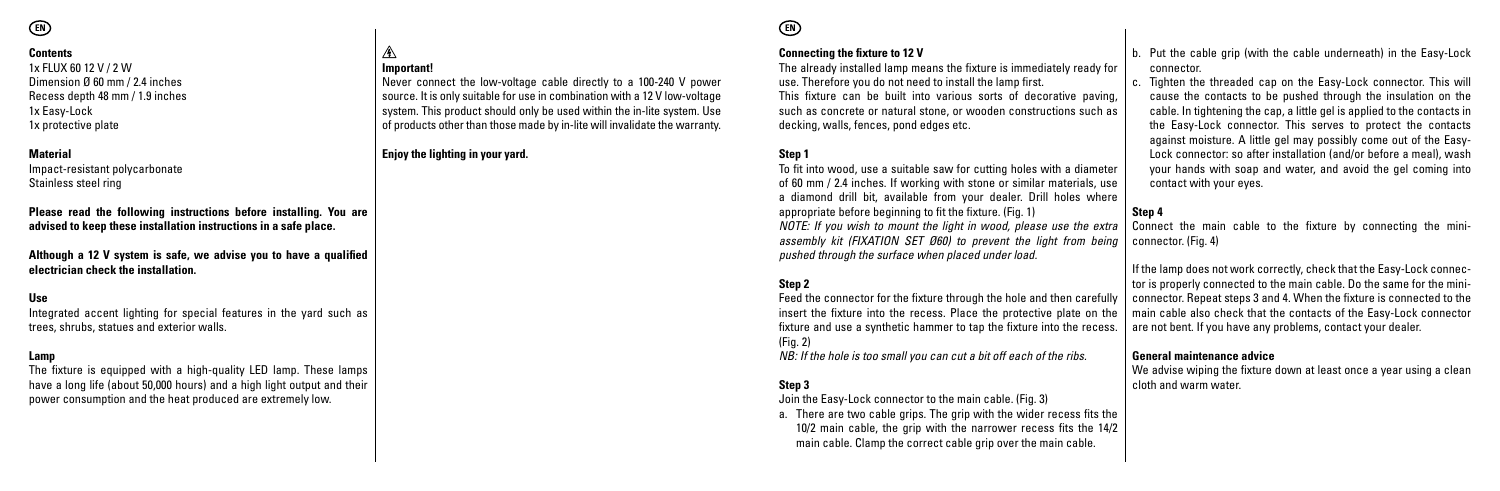#### **Inhalt**

1x FLUX 60 12 V / 2 W Abmessung Ø 60 mm Einbauhöhe 48 mm 1x Easy-Lock 1x Schlagplatte

#### **Material**

Schlagfestes Polycarbonat Edelstahlring

**Lesen Sie vor der Installation die folgenden Hinweise aufmerksam durch. Es wird empfohlen, diese Installationshinweise aufzubewahren.**

**Trotz der Sicherheit des 12-V-Systems empfehlen wir Ihnen, die Installation von einem anerkannten Installateur prüfen zu lassen.**

#### **Verwendung**

Integrierte Akzentbeleuchtung zur Anstrahlung besonderer Elemente im Garten, beispielsweise Bäume, Sträucher, Skulpturen oder Fassaden.

#### **Lichtquelle**

Diese Armatur ist mit einer hochwertigen LED-Lichtquelle ausgestattet. Diese Lichtquelle kennzeichnet sich durch eine lange Lebensdauer (ca. 50 000 Stunden) und eine hohe Lichtausbeute. Der Energieverbrauch und die Wärmeentwicklung dagegen sind extrem niedrig.

#### ⚠ **Achtung!**

Verwenden Sie das Niederspannungskabel niemals mit einer Spannung von 100-240 V. Das Kabel eignet sich ausschließlich für den Betrieb an einem Niederspannungssystem von 12 V. Verwenden Sie dieses Produkt ausschließlich zusammen mit dem in-lite-System. Bei Verwendung anderer Produkte als der in-lite-Produkte erlischt die Garantie.

#### **Wir wünschen Ihnen viel Freude mit Ihrer Gartenbeleuchtung!**

#### **Anschluss der Armatur an 12 V**

Dank der bereits installierten Lichtquelle ist die Armatur gebrauchsfertig; es braucht also nicht erst eine Lichtquelle eingesetzt zu werden. Diese Armatur kann in verschiedene Arten von Pflaster aus Beton oder Naturstein oder in Holzkonstruktionen wie Stege, Mauern, Sichtschutzzäune, Teichumrandungen usw. eingebaut werden.

#### **Schritt 1**

Für die Installation in Holz benötigen Sie eine Säge, mit der sich Löcher mit einem Durchmesser von 60 mm herstellen lassen. Für Stein benötigen Sie einen Diamantbohrer. Dieses Material ist bei Ihrem Händler erhältlich. Bohren Sie vor der Montage erst die Löcher an den gewünschten Stellen. (Abb. 1)

*ACHTUNG: Zur Verarbeitung in Holz ist das spezielle Montageset (FIXATION SET Ø60) zu verwenden, um ein Durchdrücken bei Belastung zu vermeiden.*

#### **Schritt 2**

Führen Sie die Steckvorrichtung der Armatur durch das Loch und setzen Sie die Armatur danach vorsichtig in das Loch ein. Legen Sie die Schlagplatte auf die Armatur und klopfen Sie die Armatur mit einem Kunststoffhammer in die Aussparung. (Abb. 2) *Hinweis: Wenn die Öffnung zu klein ist, können Sie eventuell einige Rippen gleichmäßig abschneiden.*

#### **Schritt 3**

Schließen Sie den Easy-Lock-Verbinder an das Hauptkabel an. (Abb. 3) a) Es gibt zwei Kabelklemmen. Die Klemme mit der breiteren Aussparung passt auf das 10/2-Hauptkabel, die Klemme mit der schmaleren Aussparung auf das 14/2-Hauptkabel. Klemmen Sie die richtige Kabelklemme oben auf das Hauptkabel.

- b) Legen Sie die Kabelklemme (mit nach unten weisendem Kabel) in den Easy-Lock-Verbinder ein.
- c) Schrauben Sie nun den Deckel mit Gewinde auf den Easy-Lock-Verbinder. Die Kontakte werden so durch die Isolierung des Kabels gedrückt. Beim Zuschrauben des Deckels wird zum Schutz der Kontakte gegen Feuchtigkeit eine kleine Menge Gel gegen die Kontakte im Easy-Lock-Verbinder gepresst. Sollte etwas Gel aus dem Easy-Lock-Verbinder austreten, waschen Sie sich bitte nach der Installation (und vor dem Essen) die Hände mit Wasser und Seife und vermeiden Sie, dass Gel in die Augen gelangt.

#### **Schritt 4**

Verbinden Sie das Hauptkabel mit der Armatur, indem Sie den Mini-Verbinder anschließen. (Abb. 4)

Sollte die Lampe nicht funktionieren, prüfen Sie, ob der Easy-Lock-Verbinder ordnungsgemäß an das Hauptkabel angeschlossen ist. Prüfen Sie auch den Mini-Verbinder. Wiederholen Sie den 3. und 4. Schritt. Kontrollieren Sie dabei, ob die Kontakte des Easy-Lock-Verbinders beim Anschluss der Armatur an das Hauptkabel nicht geknickt wurden. Wenn die Beleuchtung weiterhin nicht funktioniert, wenden Sie sich bitte an Ihren Händler.

#### **Allgemeiner Wartungshinweis**

Wir empfehlen Ihnen, die Armatur mindestens einmal jährlich mit einem sauberen Tuch und warmem Wasser abzuwischen.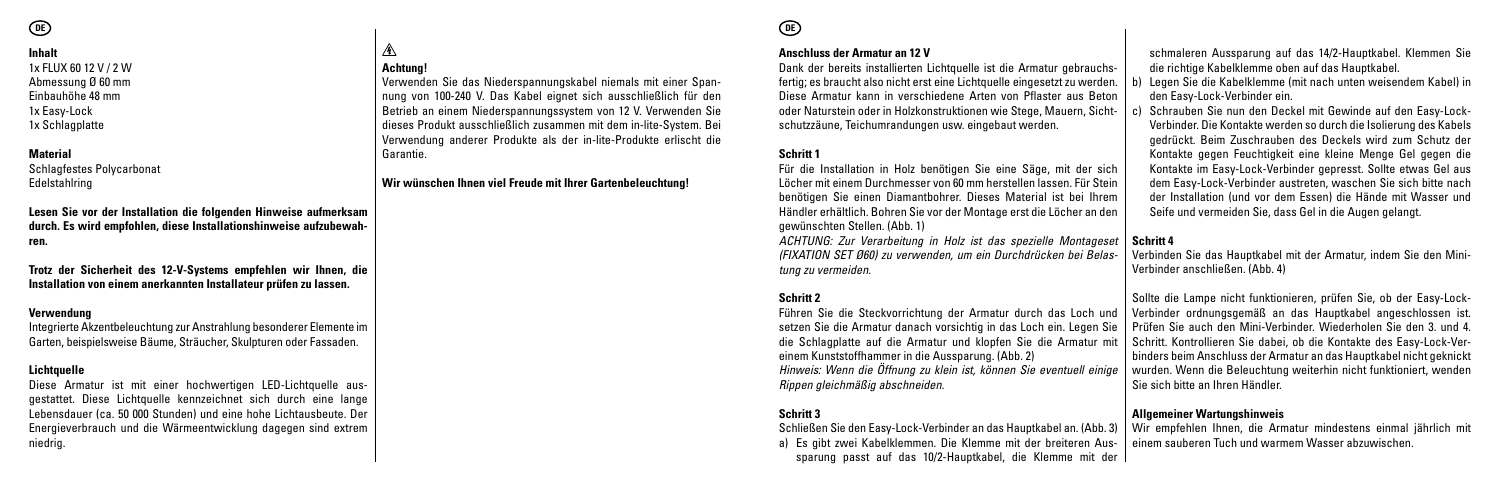#### **Contenu**

1x FLUX 60 12 V/2 W Dimension Ø 60 mm/2,4 pouces Hauteur d'encastrement 48 mm/1,9 pouces 1x Easy-Lock 1x plaque de frappe

#### **Matériau**

Polycarbonate résilient Anneau inox

**Lisez attentivement les instructions suivantes avant de procéder à l'installation. Il est vivement conseillé de conserver les présentes instructions d'installation.**

**Important !**

⚠

**Profitez de l'éclairage de votre jardin.**

Ne combinez jamais le câble basse tension à une source de 100-240 V. Ce câble ne peut être combiné qu'à un système basse tension de 12 V. Utilisez ce produit uniquement avec un système in-lite. L'utilisation de produits autres que les produits in-lite annulera la garantie.

**Bien que le système 12 V soit sécurisé, nous vous conseillons de le faire contrôler par un installateur électricien agréé.**

#### **Utilisation**

Eclairage d'accentuation intégré pour souligner certains endroits et éléments spécifiques du jardin, comme les arbres, buissons, statues et façades.

#### **Source lumineuse**

Cette armature est dotée d'une source lumineuse LED de qualité supérieure. Cette source lumineuse se distingue par sa grande longévité (environ 50 000 heures) et un excellent rendement lumineux. Par contre, la consommation d'énergie et la production de chaleur sont extrêmement basses.

# **FR FR**

#### **Installation de l'armature sur 12 V**

La source lumineuse étant déjà montée, l'armature est immédiatement prête à l'emploi. Il est donc inutile de commencer par poser la source lumineuse.

L'armature s'intègre facilement dans différents types de recouvrement, comme le béton, la pierre naturelle ou les structures de bois telles que les caillebotis, les murs, les parois de séparation et clôtures, les bords d'une pièce d'eau, etc.

#### **Étape 1**

Pour la monter dans le bois, utiliser une bonne scie à bois pour faire des ouvertures de 60 mm/2,4 pouces de diamètre. Si vous devez travailler dans la pierre, utiliser un foret diamant. Ceux-ci sont en vente chez votre fournisseur. Avant de procéder au montage, percer les orifices adéquats aux endroits souhaités. (fig. 1)

*ATTENTION: Pour intégrer le produit dans le support en bois, vous servir du set supplémentaire de montage (FIXATION SET Ø60). Ce dernier permet d'éviter l'effet d'empreinte dans le support au moment de l'application d'une contrainte.*

#### **Étape 2**

Passez le raccord de l'armature par le trou, puis insérez soigneusement l'armature dans le trou. Placez la plaque de frappe sur l'armature et enfoncez l'armature dans l'évidement en frappant à l'aide d'un marteau en plastique. (fig. 2) *Remarque: Si l'orifice est trop petit, vous pouvez éventuellement découper quelques nervures égales.*

**Étape 3** Raccordez le connecteur Easy-Lock au câble principal. (fig. 3)

- a. Il y a deux serre-câbles. Celui avec l'évidement le plus large convient au câble principal 10/2, celui avec l'évidement étroit au câble principal 14/2. Pincez le serre-câble qui convient au-dessus du câble principal.
- b. Placez le serre-câble (avec le câble à la partie inférieure) dans le connecteur Easy-Lock.
- c. Serrez le capuchon fileté sur le connecteur Easy-Lock. Les contacts sont ainsi poussés au travers du matériau d'isolation du câble. Au serrage du capuchon, une petite quantité de gel est pressée contre les contacts dans le connecteur Easy-Lock. Ceci pour protéger les contacts contre l'humidité. Il se peut que du gel sorte également du connecteur Easy-Lock. Après l'installation, lavez-vous les mains à l'eau et au savon (et/ou avant un repas) et évitez tout contact des yeux avec le gel.

#### **Étape 4**

Connectez le câble principal à l'armature en raccordant le miniconnecteur. (fig. 4)

Si la lampe ne fonctionne pas correctement, assurez-vous que le connecteur Easy-Lock est correctement raccordé au câble principal. Vérifiez aussi la connexion du miniconnecteur. Répétez les étapes 3 et 4. Vérifiez si les contacts du connecteur Easy-Lock n'ont pas été endommagés pendant le raccordement de l'armature au câble principal. Si vous n'y parvenez pas, contactez votre distributeur.

#### **Conseils généraux d'entretien**

Il est conseillé de nettoyer l'armature au moins une fois par an à l'aide d'un chiffon propre et d'eau chaude.